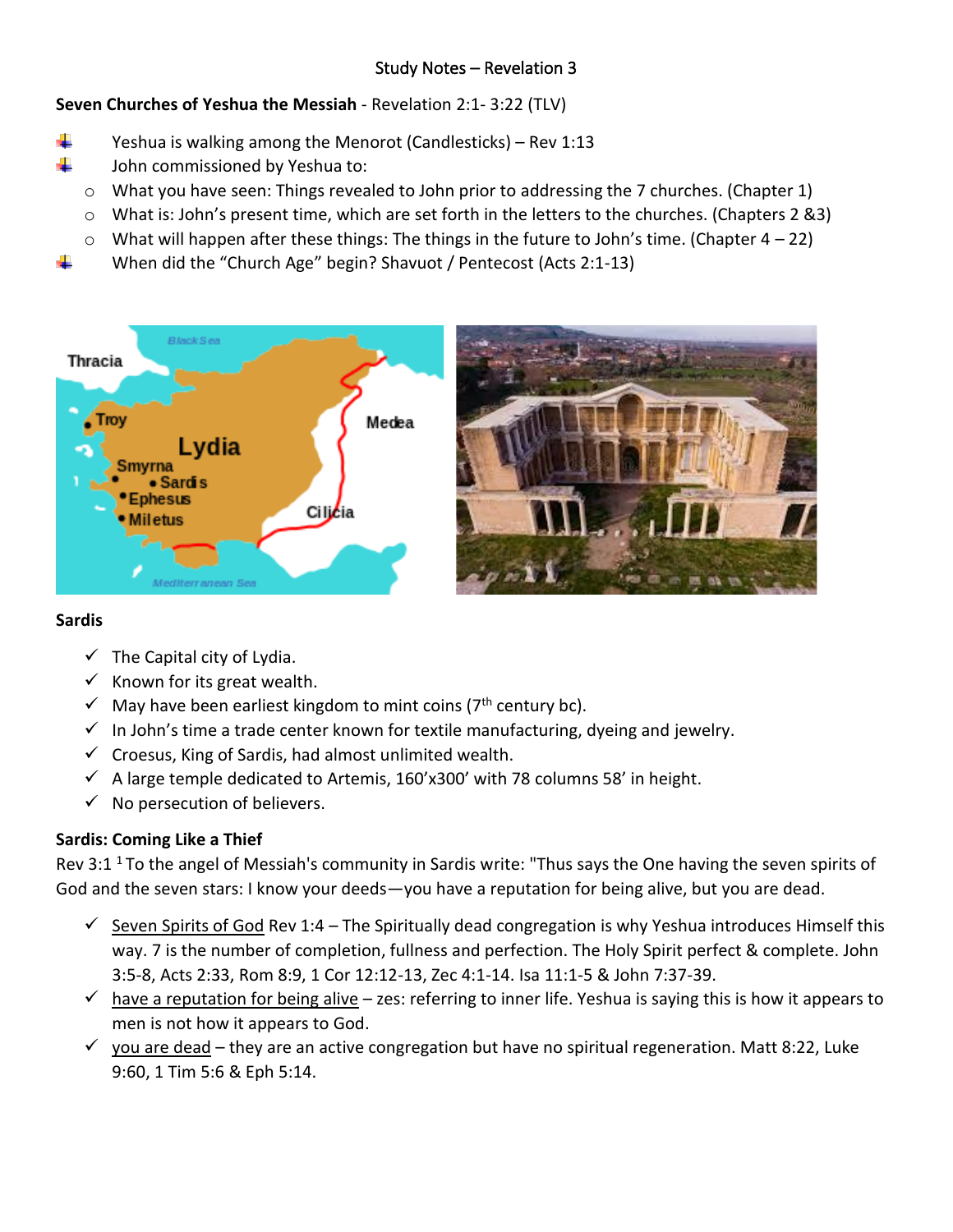3:2<sup>2</sup> Wake up and strengthen what remains that was about to die. For I have not found your deeds complete in the sight of My God.

 $\checkmark$  Wake up – a command, the strongest way that you could ever say this! The congregation is dying. They received no commendation from Yeshua. Their faith is dead and because of this their deeds/works are incomplete. Eph 2:8-10, Titus 3:5-8 & James 2:14-26

3.3 <sup>3</sup>So remember what you have received and heard—keep it, and repent. If you will not wake up, I will come like a thief, and you will not know at what hour I will come upon you.

 $\checkmark$  if you do not wake up – unexpected judgement – the Lord will come and destroy the Sardis congregation if there is no revival. 1 Thes 5:1-6 & Matt 24:42-51

3.4 <sup>4</sup>"But still, you have a few people in Sardis who have not stained their clothes. They will walk with Me in white, because they are worthy.

- $\checkmark$  have not stained their clothes moluno (grk): to pollute, stain, contaminate, defile. Isa 64:6
- $\checkmark$  walk with Me in white washed white & clean with the blood of the Lamb. Zec 3:3-5 White speaks of the righteousness of Yeshua and the marriage garments worn by His bride & those attending the marriage feast. Eph 5:25-27
- $\checkmark$  they are worthy axios (grk): suitable, as in drawing praise. They are adopted into God's family and found worthy to attain the resurrection of life eternal.

3.5 <sup>5</sup>The one who overcomes thus will be dressed in white clothes; I will never blot his name out of the Book of Life and will confess his name before My Father and His angels.

- $\checkmark$  dressed in white clothes;
	- o a symbol of Redemption. The sin of the overcomer will be removed from God's sight by being covered by the righteousness of God. Rom 3:5, 21-26, 10:3, 2 Cor 5:21 & James 1:20
	- o This is a possible allusion to the glorified state of the redeemed. Dan 12:3, Matt 13:43, Rom 8:19,23 & Phil 3:21.
- $\checkmark$  I will never blot his name out of the Book of Life:
	- $\circ$  This book records the name of every individual that will live with God forever. Also known as the Lamb's book of Life, those that fail to exercise Faith prior to death are "blotted out". Being blotted out of this book results in spiritual death and eternal damnation.

Note: The Book of Life is **not** The Book of the Living. Psalm 69:28 or Your (Adonai) book that You have written Exodus 32:32

 $\checkmark$  will confess his name – Yeshua will acknowledge and agree fully that you are written in His book and truly belong to Him. Matt 10:32 & Luke 12:8

The congregation in Sardis no longer exists, not a single believer.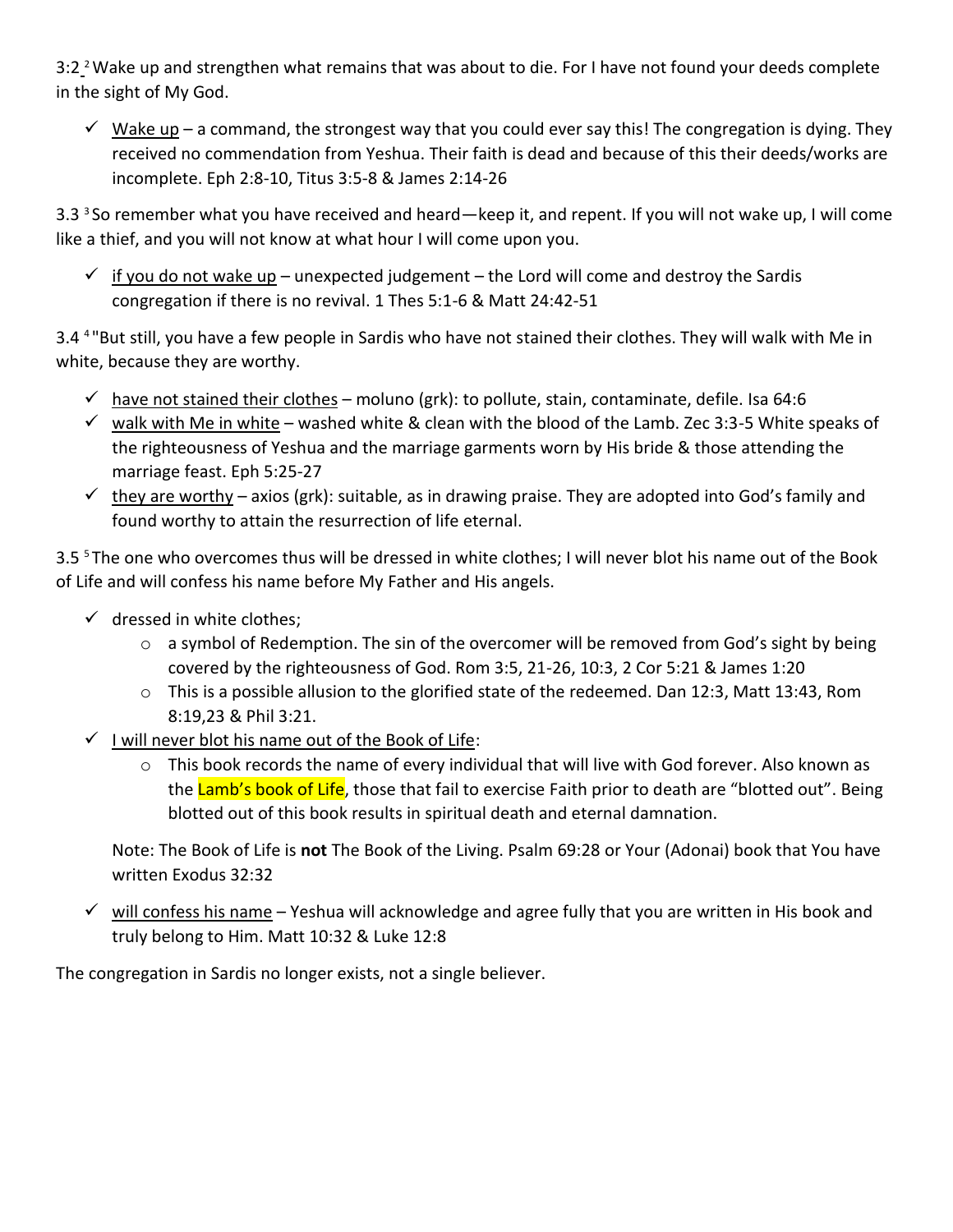### **Philadelphia**



Philadelphia:

- 27 miles ESE of Sardis
- Built by Attalus II Philadelphus, king of Pergamum, the king loved his brother Eumenes so much that he named the city in honor of him. The name means "Love of a Brother."
- Frequent earthquakes
- To this day a vibrant Christian community.
- Persecuted by the Jews.

# **Philadelphia: I Have Loved You**

3.7<sup>7</sup> To the angel of Messiah's community in Philadelphia write: "Thus says the Holy One, the True One, who has the key of David, who opens and no one will shut, and who shuts and no one opens:

- $\checkmark$  Holy Hagios (grk): Belonging exclusively to God, set apart, sacred, pure, morally blameless, worthy of reverence.
- $\checkmark$  True alethinos (grk): real, ideal, genuine. God fulfills the meaning of his name. He is "Very God", in distinction from all other gods. He is true to his words, He cannot lie; of Christ; His judgements; His ways (Vines Dictionary).
- ✓ Key of David I will set the key of the house of David upon his shoulder—what he opens, no one can shut; what he shuts, and no one can open. Isaiah 22:22
	- o Keys symbolize authority & power. Jer 23:5-6, 33:14-22 & Luke 1:30-33
	- $\circ$  He has the right to the throne of David He is the promised King.
	- o The power of Keys allows the decision as to who is and is not received into the Kingdom.
	- $\circ$  Yeshua alone has the authority to open the scroll initiating the judgements of Daniels' 70<sup>th</sup> week (The Great Tribulation).
- $\checkmark$  who opens and no one will shut He is actively holding open the door such that no can shut it.
- $\checkmark$  who shuts and no one opens He is actively shutting things which are to remain closed.

3.8 <sup>8</sup>I know your deeds. Behold, I have set before you an open door that no one is able to shut—because you have little power, but you have kept My word and have not denied My name.

 $\checkmark$  open door – It seems most likely (vrs.3:7 & 9) the door provides entrance into the Messianic Kingdom where Yeshua will reign on the Throne of David. No one can shut them out including the Jews persecuting this congregation.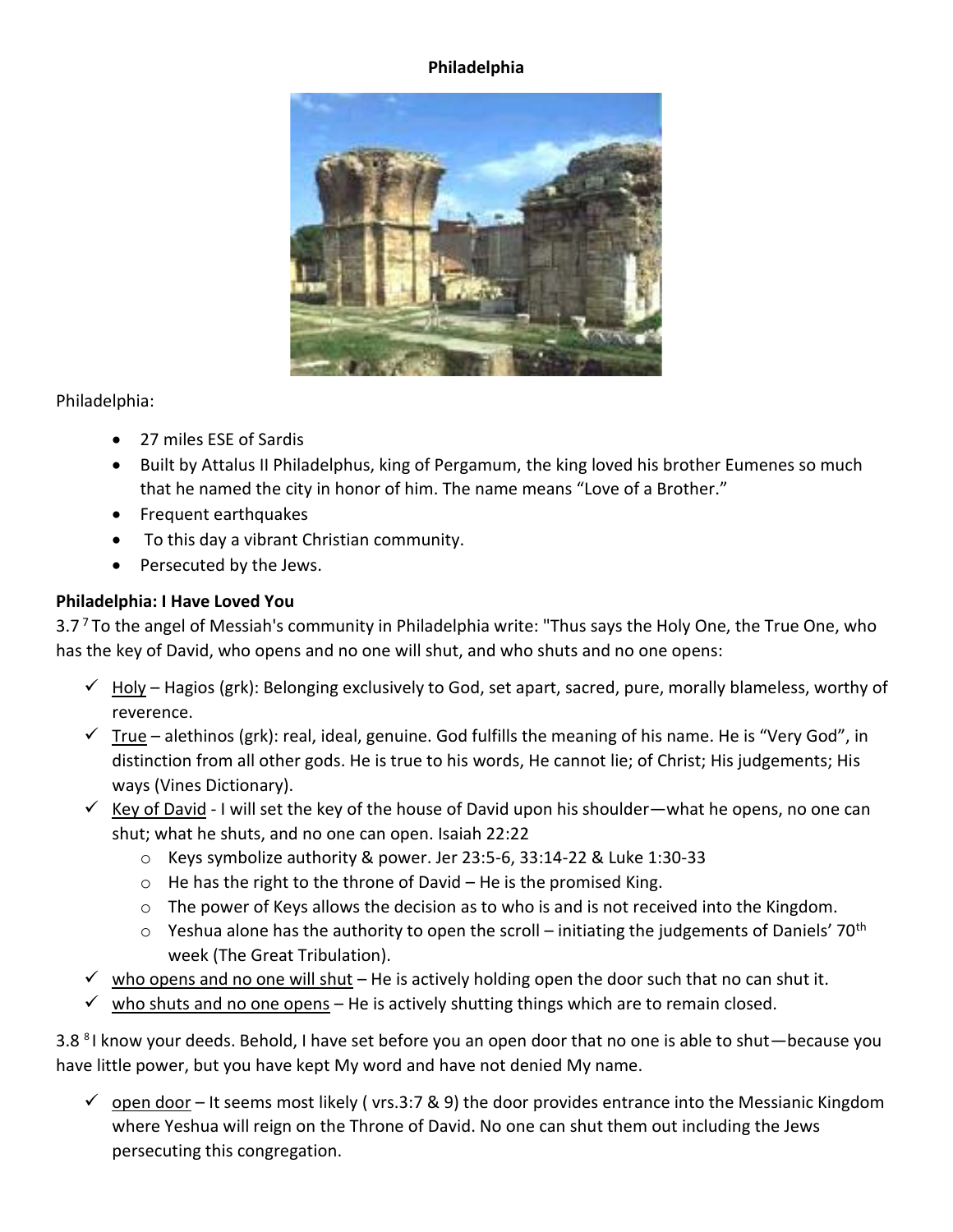3.8 (continued)

 $\checkmark$  you have little power – must have been a small congregation.

3.9  $9$  Behold, I will cause those of the synagogue of satan—who say they are Jewish and are not, but lie behold, I will cause them to come and bow down before your feet, so that they acknowledge that I have loved you!

- $\checkmark$  synagogue of satan a Jewish synagogue that opposed the congregation of Philadelphia and persecuted them. John 8:37-47
- $\checkmark$  bow down worship.
- $\checkmark$  acknowledged that I have loved you The worship is not to the Philadelphia congregation, but before them in recognition that God has loved & favored them. They are not deities but will be sitting on thrones with Yeshua. Rev 3:21

3.10<sup>10</sup> "Because you have kept My word about patient endurance, I will also keep you from the hour of trial that is coming upon the whole world to test those who dwell on the earth.

- $\checkmark$  kept tereo (grk): to observe, preserve, keep guard (from loss). The word of my patient endurance didn't deny my name.
- $\checkmark$  I will also keep you from ek (grk): from, out of place, time or cause. The faithful are removed before God's time of judgement.
- $\checkmark$  the hour of trial hour (hora grk): a certain definite time or season, point of time, moment.
- $\checkmark$  test (peirasmos grk): a putting to proof, trial, attempt, affliction, adversity, trouble sent by God & serving to test or prove one's character, faith or steadfastness.
- $\checkmark$  those who dwell on the earth dwell (katoikeo grk): inhabitant throughout the earth (ge -grk): earth as a whole, abode of men & animals.

Note: "Those who dwell on the earth" will be a major subject in the rest of Revelation and what the sovereign God does to them during the "hour of testing". Read carefully the promise is to be kept from the hour of trial. The church will not experience the trial when it comes upon the earth. He is talking here about the "Great Tribulation hour" which will be recorded after the letters to the 7 churches.

- $3.11$   $11$  am coming soon—hold on to what you have, so that no one will take away your crown.
	- $\checkmark$  crown (stephanos grk): a symbol of honor, a victor's crown. The crown associated with the reward of the believer. An incorruptible crown of righteousness. Life & Glory.

3.12<sup>12</sup> The one who overcomes, I will make him a pillar in the Temple of My God, and he will never leave it. And on him I will write the name of My God and the name of the city of My God—the New Jerusalem, which comes down out of heaven from My God—and My own new Name.

- $\checkmark$  I will make him a pillar in the Temple pillar (stulos grk): column, prop or support. Temple (Naos grk): the spiritual temple consisting of the Saints of all ages joined together by and in Christ. Used of the Temple at Jerusalem, but only of the sacred edifice or sanctuary itself; consisting of the Holy Place & the Holy of Holies.
- $\checkmark$  he will never leave it promise of fellowship with God to walk once again in full fellowship with God!
- $\checkmark$  on him write the name of my God an identification of who you belong to.
- $\checkmark$  the name of the city of My God—the New Jerusalem the name of the believers citizenship in the New Jerusalem on the new earth.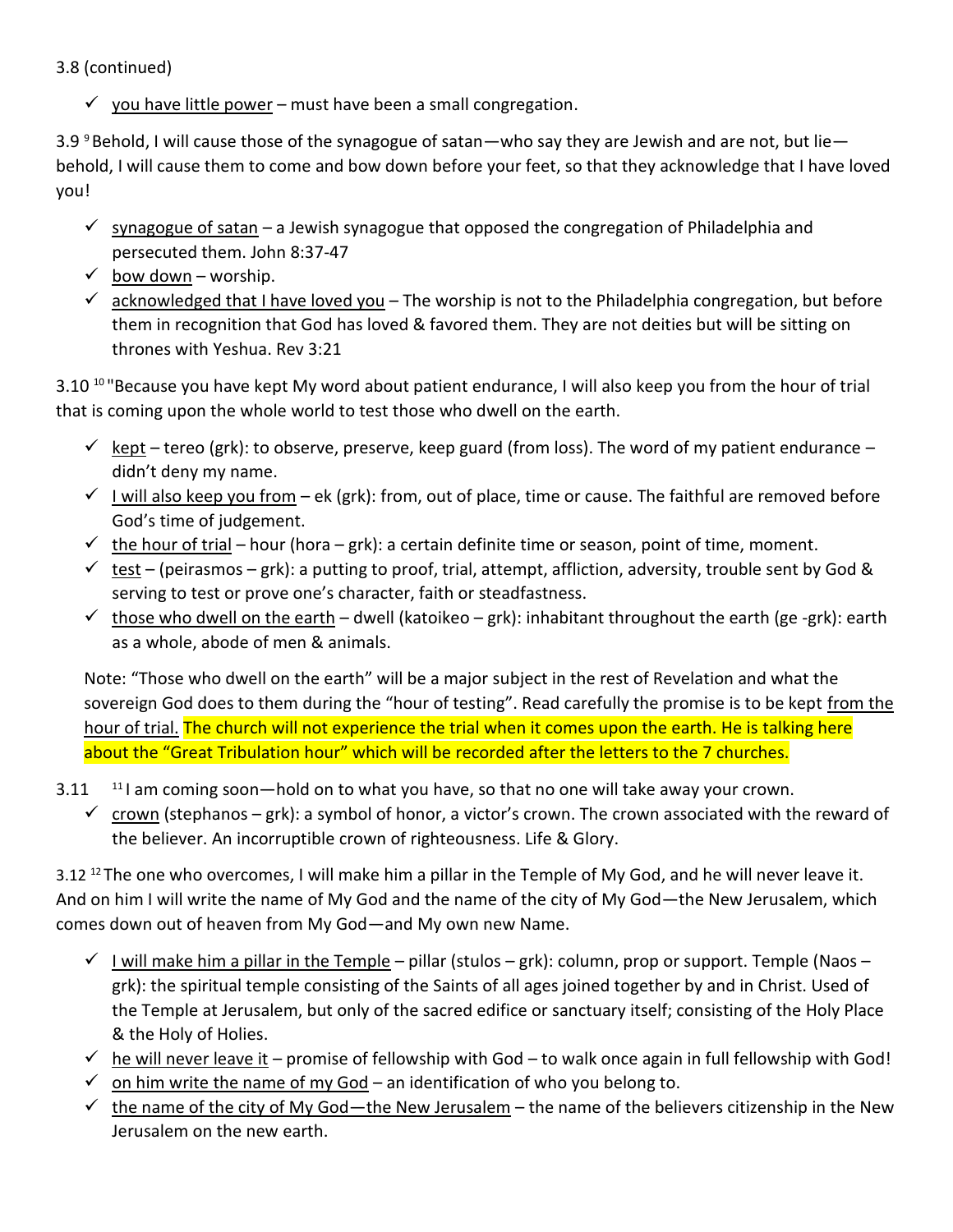3:12 (continued):

# $\checkmark$  comes down out of heaven from My God—and My own new Name – Rev 21, 22:1-5

Note: The earthly Jerusalem is not the final destiny of the Saints or abode of God's presence. At the end of the Millennium, the Messianic Kingdom, there will be a new Heaven, new Earth & new Jerusalem. 2 Pet 3:10-13

#### **Laodicea**



### **Laodicea:**

- A major commercial & financial center located on a critical juncture of a major highway in the Lycus Valley.
- Known for its glossy black wool.
- Eye salve developed at a famous medical school used for the treatment of eye disease.
- It was wealthy; so wealthy that after a major earthquake the city was repaired without outside financial assistance.
- Laodicea had major water problem. Water was piped in underground from two sources. Hot water from nearby Hierapolis, while Colossae provided cool pure water. By the time the water reached Laodicea, both were lukewarm.
- A garment manufacturer which pioneered mass produced clothing making them cheap outer garments.

# **Laodicea: Standing at the Door**

Rev 3:14 <sup>14</sup>To the angel of Messiah's community in Laodicea write: "Thus says the Amen, the Faithful and True Witness, the Originator of God's creation:

- $\checkmark$  The Amen derived from Hebrew term which denotes certainty, a reliable support.
- $\checkmark$  Faithful worthy of trust, reliable.
- $\checkmark$  Witness martus (grk): one who bears witness by his death. Rev 19:9,11,22:6
- $\checkmark$  the Originator of God's creation protos (grk): first in time or place that by which everything begins.
- $\checkmark$  the Originator of God's creation (continued): The beginning of the creation of God. He is the source of all creation. When Paul is writing to the church at Colossae, he is also writing to the church at Laodicea. Colossians 1:15-18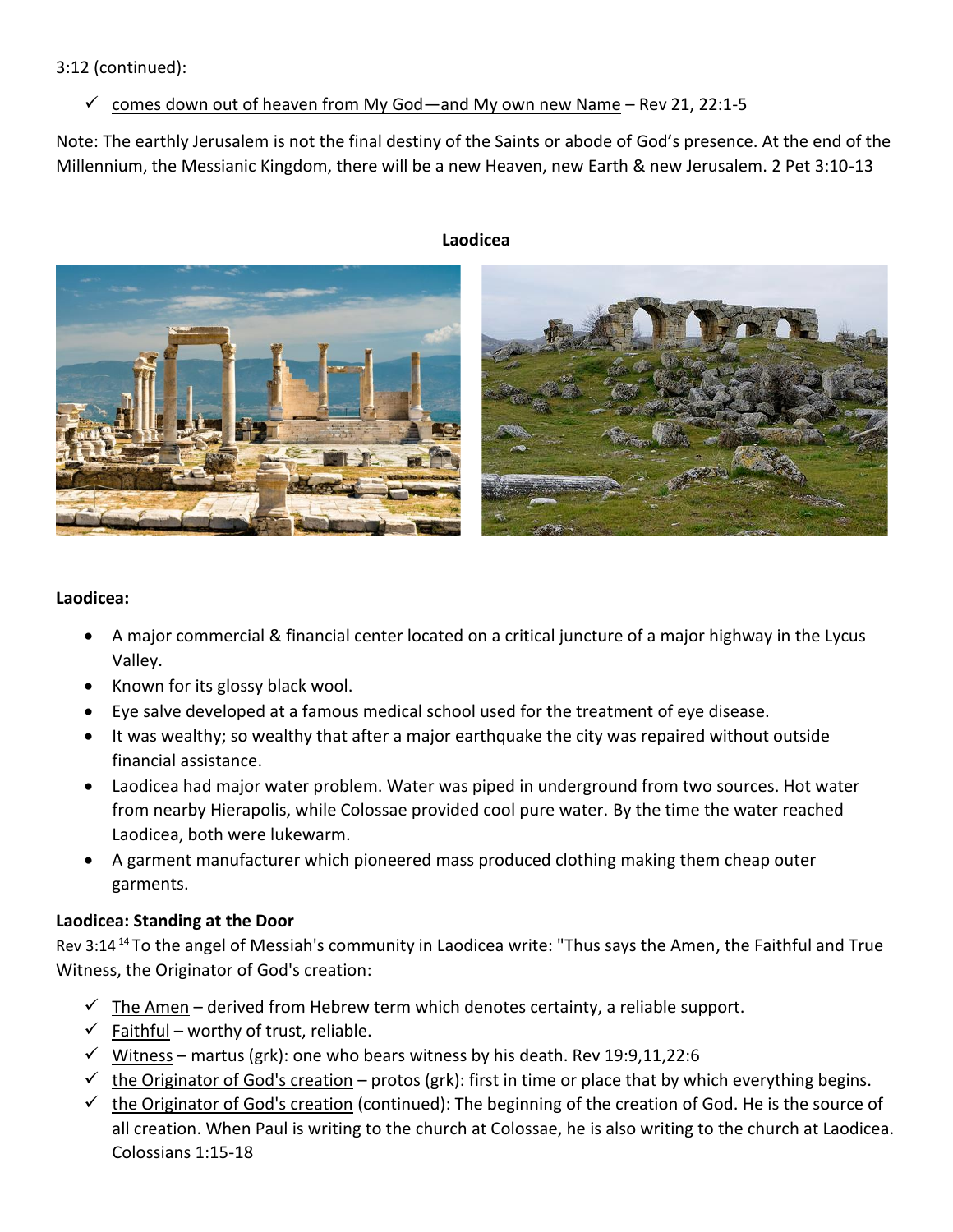3:15<sup>15</sup> I know your deeds, that you are neither cold nor hot. Oh, that you were either cold or hot!

- $\checkmark$  that you were either cold An unbeliever is cold to Yeshua, but there is always hope that they will come to believe in Him.
- $\checkmark$  or hot On fire for Him refers to a spiritual state.

 $3:16<sup>16</sup>$  So because you are lukewarm, and neither cold nor hot, I am about to spew you out of My mouth.

- $\checkmark$  Lukewarm complacent, no personal relationship.
- $\checkmark$  Spew means vomit.

3:17<sup>17</sup> For you say, 'I am rich, I have made myself wealthy, and I need nothing.' But you do not know that you are miserable and pitiable and poor and blind and naked.

- $\checkmark$  rich Abundance is so great they are self-reliant & don't need God. They have forgotten He is the provider of provision.
- $\checkmark$  miserable and pitiable afflicted, to be pitied.
- $\checkmark$  poor-spiritually, ptochos (grk): crouched like a beggar, reduced to begging, destitute of wealth/position/honor; destitute of eternal riches.
- $\checkmark$  blind unable to see their spiritual condition.
- $\checkmark$  naked they did not have the white garments of righteousness and faith in Yeshua. Their lack of faith is revealed.

3:18<sup>18</sup>I advise you to buy from Me gold refined by fire so that you may be rich, and white clothes so that you may dress yourself and so the shame of your nakedness will not be revealed, and eye salve to anoint your eyes so that you may see.

- $\checkmark$  buy from Me I have what you want.
- ✓ gold refined by fire 1 Cor 3:12-13
- $\checkmark$  white clothes the ones you receive from having a relationship with Yeshua. They needed to turn to Him and not depend on their own wealth.
- $\checkmark$  shame of your nakedness see through the garments of their own works.
- $\checkmark$  eye salve they needed the Holy Spirit so they could see their condition accurately, just as the "7 eyes" saw them.

3:19<sup>19</sup> Those whom I love, I rebuke and discipline. Therefore, be zealous and repent.

- $\checkmark$  Yeshua's letter of rebuke to them was an indication of His love. A loving father always disciplines a child that he loves.
- ✓ Zealous zeleue (grk): present tense; be continually full of zeal, same root word as "hot". Pursue God with all your heart.

3:20<sup>20</sup> Behold, I stand at the door and knock. If anyone hears My voice and opens the door, I will come in to him and will dine with him, and he with Me.

- ✓ come in to him John 14:21-23
- $\checkmark$  dine with him this is an intimate, relaxed meal of the day when the partakers would recline on their side, resting on each other. Talking, laughing and enjoying each other's company while they ate.